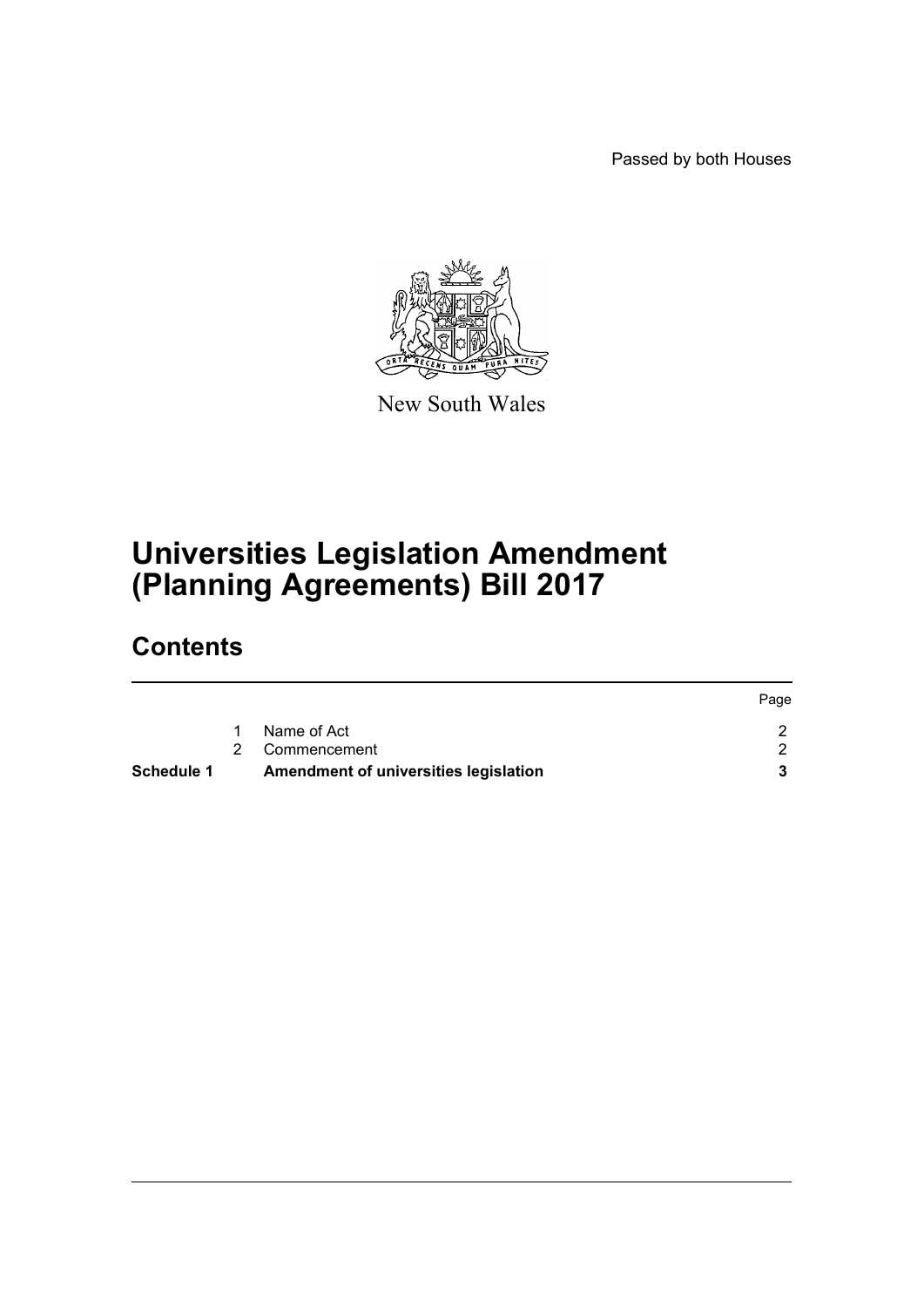*I certify that this public bill, which originated in the Legislative Assembly, has finally passed the Legislative Council and the Legislative Assembly of New South Wales.*

> *Clerk of the Legislative Assembly. Legislative Assembly, Sydney,* , 2017



New South Wales

# **Universities Legislation Amendment (Planning Agreements) Bill 2017**

Act No , 2017

A Bill for an Act to amend universities legislation with respect to planning agreements.

*I have examined this bill and find it to correspond in all respects with the bill as finally passed by both Houses.*

*Assistant Speaker of the Legislative Assembly.*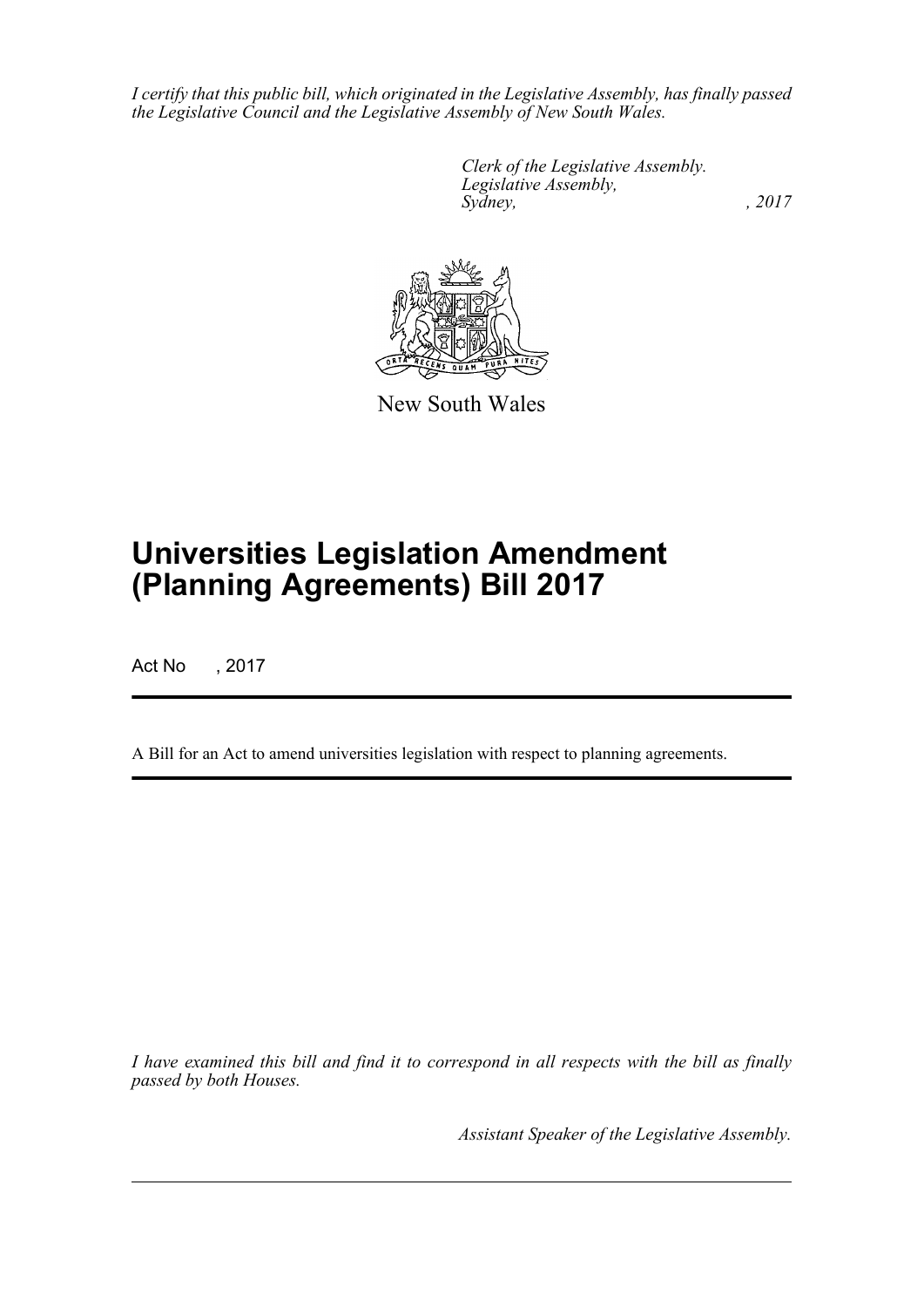## <span id="page-2-0"></span>**The Legislature of New South Wales enacts:**

#### **1 Name of Act**

This Act is the *Universities Legislation Amendment (Planning Agreements) Act 2017*.

#### <span id="page-2-1"></span>**2 Commencement**

This Act commences on 1 July 2017.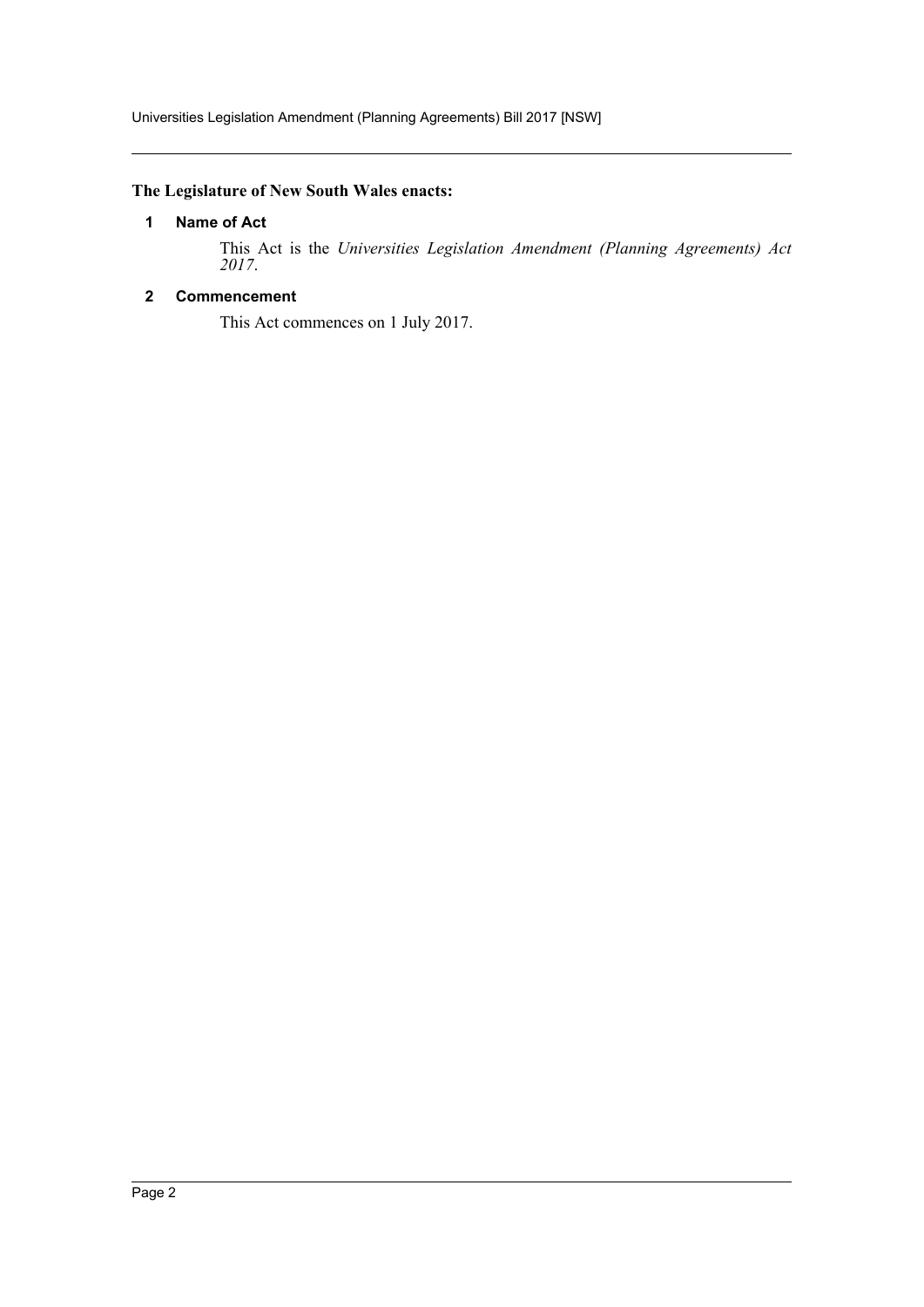## <span id="page-3-0"></span>**Schedule 1 Amendment of universities legislation**

## **1.1 Charles Sturt University Act 1989 No 76**

#### **Section 21 (4A)**

Insert after section 21 (4):

- (4A) The Council may enter into a voluntary planning agreement under the *Environmental Planning and Assessment Act 1979*:
	- (a) except as provided by paragraph (b)—without the approval of the Minister, or
	- (b) in the case of an agreement requiring any lands acquired by the University from the State at nominal or less than market value to be dedicated free of cost—only with the approval of the Minister.

## **1.2 Macquarie University Act 1989 No 126**

#### **Section 18 (4A)**

Insert after section 18 (4):

- (4A) The Council may enter into a voluntary planning agreement under the *Environmental Planning and Assessment Act 1979*:
	- (a) except as provided by paragraph (b)—without the approval of the Minister, or
	- (b) in the case of an agreement requiring any lands acquired by the University from the State at nominal or less than market value to be dedicated free of cost—only with the approval of the Minister.

### **1.3 Southern Cross University Act 1993 No 69**

#### **Section 18 (4A)**

Insert after section 18 (4):

- (4A) The Council may enter into a voluntary planning agreement under the *Environmental Planning and Assessment Act 1979*:
	- (a) except as provided by paragraph (b)—without the approval of the Minister, or
	- (b) in the case of an agreement requiring any lands acquired by the University from the State at nominal or less than market value to be dedicated free of cost—only with the approval of the Minister.

### **1.4 University of New England Act 1993 No 68**

#### **Section 18 (4A)**

Insert after section 18 (4):

- (4A) The Council may enter into a voluntary planning agreement under the *Environmental Planning and Assessment Act 1979*:
	- (a) except as provided by paragraph (b)—without the approval of the Minister, or
	- (b) in the case of an agreement requiring any lands acquired by the University from the State at nominal or less than market value to be dedicated free of cost—only with the approval of the Minister.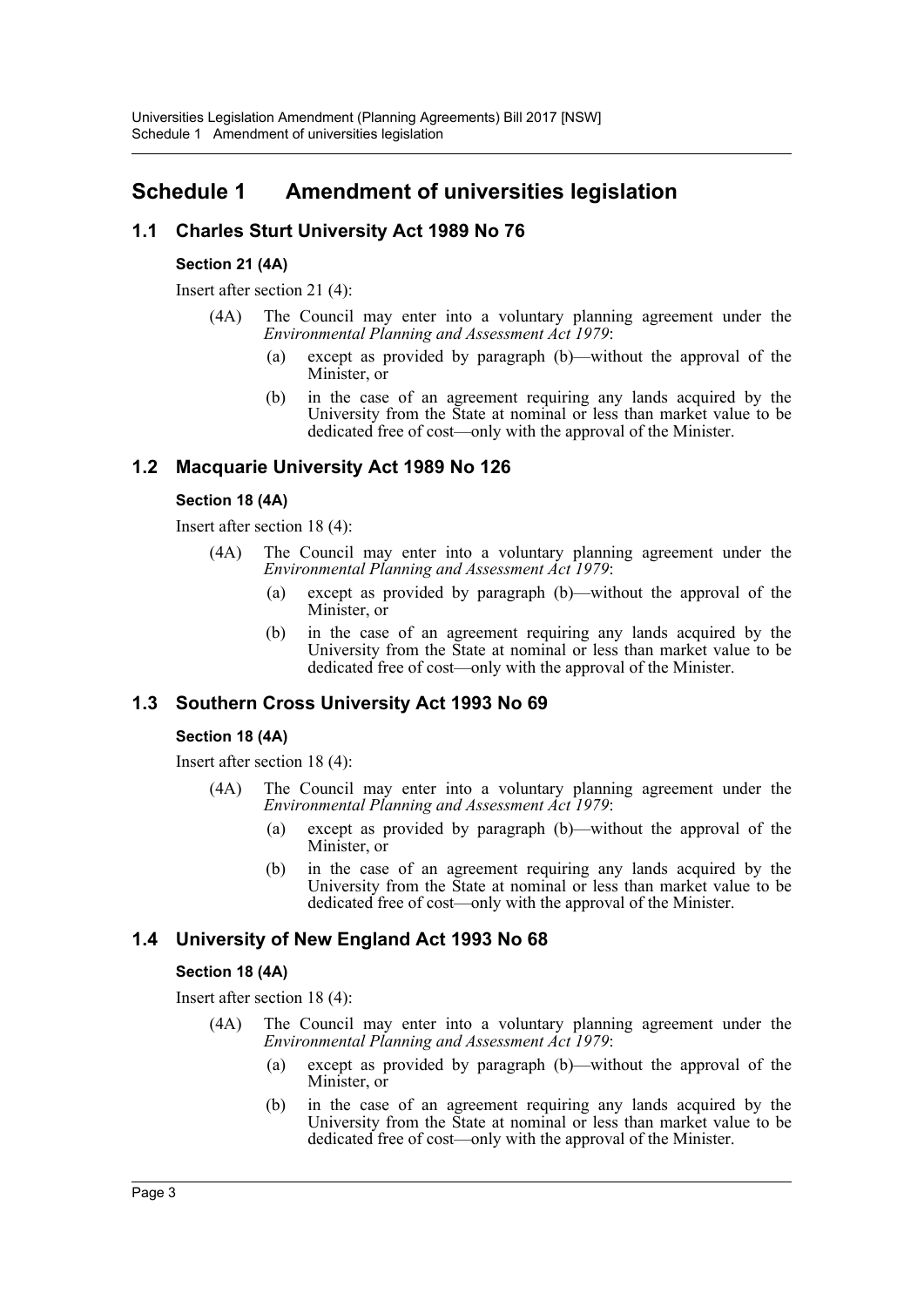## **1.5 University of New South Wales Act 1989 No 125**

#### **Section 17 (4A)**

Insert after section 17 (4):

- (4A) The Council may enter into a voluntary planning agreement under the *Environmental Planning and Assessment Act 1979*:
	- (a) except as provided by paragraph (b)—without the approval of the Minister, or
	- (b) in the case of an agreement requiring any lands acquired by the University from the State at nominal or less than market value to be dedicated free of cost—only with the approval of the Minister.

#### **1.6 University of Newcastle Act 1989 No 68**

#### **Section 18 (4A)**

Insert after section 18 (4):

- (4A) The Council may enter into a voluntary planning agreement under the *Environmental Planning and Assessment Act 1979*:
	- (a) except as provided by paragraph (b)—without the approval of the Minister, or
	- (b) in the case of an agreement requiring any lands acquired by the University from the State at nominal or less than market value to be dedicated free of cost—only with the approval of the Minister.

### **1.7 University of Sydney Act 1989 No 124**

#### **Section 18 (4A)**

Insert after section 18 (4):

- (4A) The Senate may enter into a voluntary planning agreement under the *Environmental Planning and Assessment Act 1979*:
	- (a) except as provided by paragraph (b)—without the approval of the Minister, or
	- (b) in the case of an agreement requiring any lands acquired by the University from the State at nominal or less than market value to be dedicated free of cost—only with the approval of the Minister.

#### **1.8 University of Technology Sydney Act 1989 No 69**

#### **Section 18 (4A)**

Insert after section 18 (4):

- (4A) The Council may enter into a voluntary planning agreement under the *Environmental Planning and Assessment Act 1979*:
	- (a) except as provided by paragraph (b)—without the approval of the Minister, or
	- (b) in the case of an agreement requiring any lands acquired by the University from the State at nominal or less than market value to be dedicated free of cost—only with the approval of the Minister.